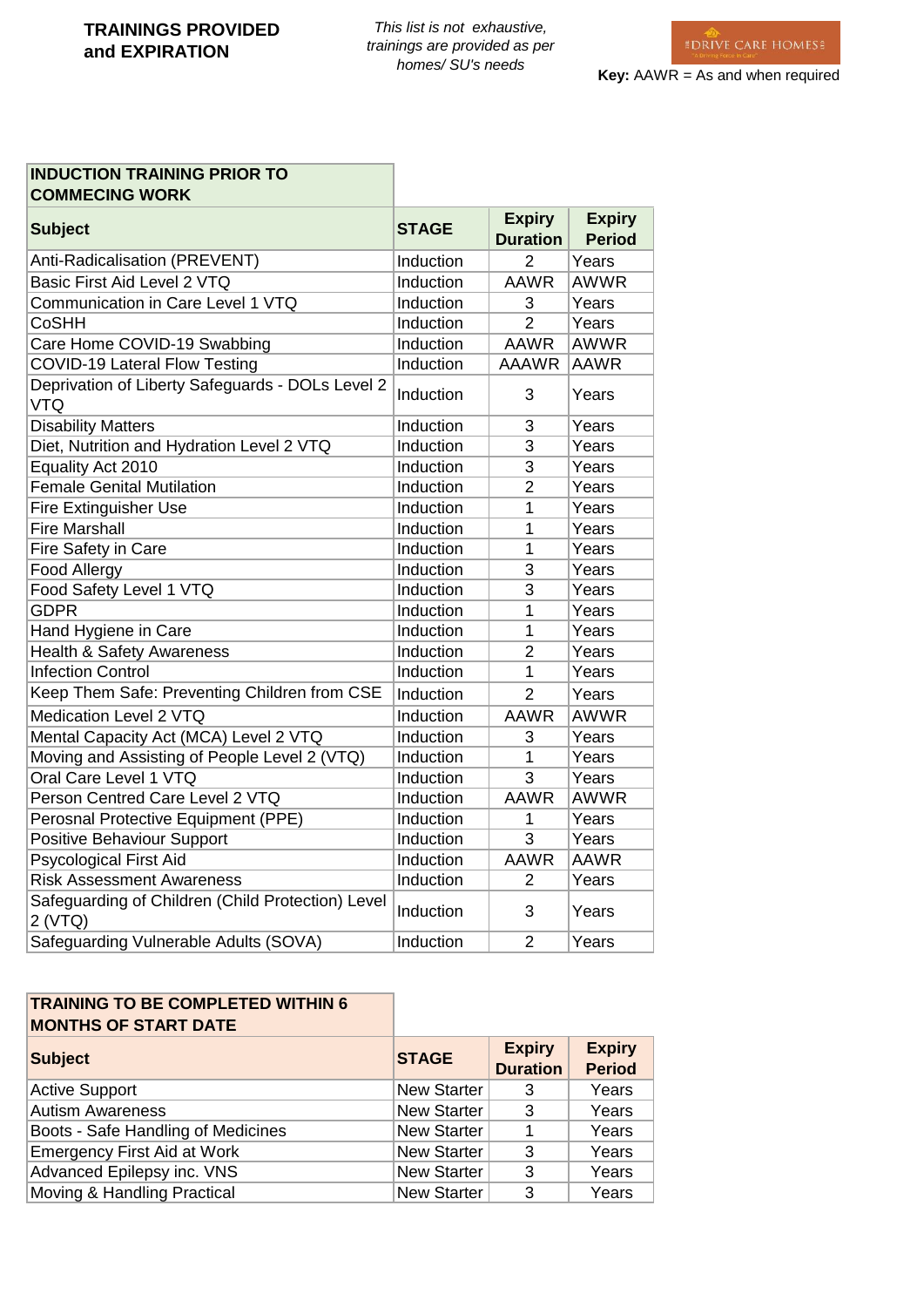## **TRAININGS PROVIDED and EXPIRATION**

*This list is not exhaustive, trainings are provided as per homes/ SU's needs*



| Paediatric First Aid                                        | New Starter        | 3             | Years |
|-------------------------------------------------------------|--------------------|---------------|-------|
| Positive Behaviour Support (Intensive Workshop) New Starter |                    | 3             | Years |
| Safeguarding Children & CSE                                 | <b>New Starter</b> | $\mathcal{P}$ | Years |
| Team Teach (Positive Risk Management)                       | New Starter        | $\mathcal{P}$ | Years |
| <b>Total Communication</b>                                  | <b>New Starter</b> | 3             | Years |

| <b>MANAGEMENT TRAINING ACADEMY</b>                                                |              |                                  |                                |
|-----------------------------------------------------------------------------------|--------------|----------------------------------|--------------------------------|
| <b>Subject</b>                                                                    | <b>STAGE</b> | <b>Expiry</b><br><b>Duration</b> | <b>Expiry</b><br><b>Period</b> |
| Appraisal - How to conduct an effective appraisal   By Invite<br>Certified        |              | 3                                | Year                           |
| Appraisal - How to implement an appraisal<br>scheme - Certified                   | By Invite    | 3                                | Year                           |
| The Bribery Act 2010                                                              | By Invite    | 3                                | Year                           |
| Bullying and harassment in the workplace - A<br>guide for managers and employers. | By Invite    | $\overline{2}$                   | Year                           |
| Coaching (VTQ)                                                                    | By Invite    | 3                                | Year                           |
| Complaint Handling Level 1 (VTQ)                                                  | By Invite    | 2                                | Years                          |
| <b>Conversations and Interviews</b>                                               | By Invite    | 3                                | Years                          |
| Customer Service Level 2 (VTQ)                                                    | By Invite    | $\overline{2}$                   | Years                          |
| Disciplinary and Grievance                                                        | By Invite    | $\overline{2}$                   | Year                           |
| Effective Communication in the Workplace                                          | By Invite    | 3                                | Years                          |
| <b>Equality and Diversity</b>                                                     | By Invite    | 3                                | Year                           |
| <b>Facilitating Group Discussions</b>                                             | By Invite    | 2                                | Years                          |
| <b>Information Security</b>                                                       | By Invite    | 1                                | Year                           |
| Lateness and Unauthorised Absence                                                 | By Invite    | 3                                | Year                           |
| Leadership & Followership                                                         | By Invite    | 3                                | Years                          |
| Managing and Managing People                                                      | By Invite    | 3                                | Years                          |
| Personal Appearance Parts 1 & 2                                                   | By Invite    | 3                                | Year                           |
| Presentation Skills Level 1 (VTQ)                                                 | By Invite    | 3                                | Year                           |
| Probationary periods                                                              | By Invite    | 3                                | Year                           |
| The importance of Interpersonal Skills                                            | By Invite    | $\overline{2}$                   | Years                          |
| Working in Groups & Teams                                                         | By Invite    | 3                                | Years                          |

| <b>NEEDS-LED TRAINING</b>                                                   |              |                                  |                                |
|-----------------------------------------------------------------------------|--------------|----------------------------------|--------------------------------|
| <b>Subject</b>                                                              | <b>STAGE</b> | <b>Expiry</b><br><b>Duration</b> | <b>Expiry</b><br><b>Period</b> |
| <b>Advanced Safeguarding Adults</b>                                         | <b>AAWR</b>  | 3                                | Years                          |
| <b>Advanced Safeguarding Children</b>                                       | AAWR         | 3                                | Years                          |
| Assertiveness & Confidence Building                                         | AAWR         | 3                                | Years                          |
| <b>Assertiveness Skills</b>                                                 | AAWR         | 3                                | Years                          |
| <b>Bipolar Awareness</b>                                                    | <b>AAWR</b>  | 3                                | Years                          |
| <b>Care Management Systems</b>                                              | AAWR         | 3                                | Years                          |
| Care Planning                                                               | AAWR         | 3                                | Years                          |
| Conflict Management Level 2 (VTQ)                                           | <b>AAWR</b>  | 3                                | Years                          |
| <b>Conflict Resolution &amp; ADHD</b>                                       | AAWR         | 3                                | Years                          |
| <b>Continence Promotion</b>                                                 | AAWR         | 3                                | Years                          |
| <b>CPR/Basic Life Support for Healthcare</b><br>Professionals Level 2 (VTQ) | <b>AAWR</b>  |                                  | Years                          |